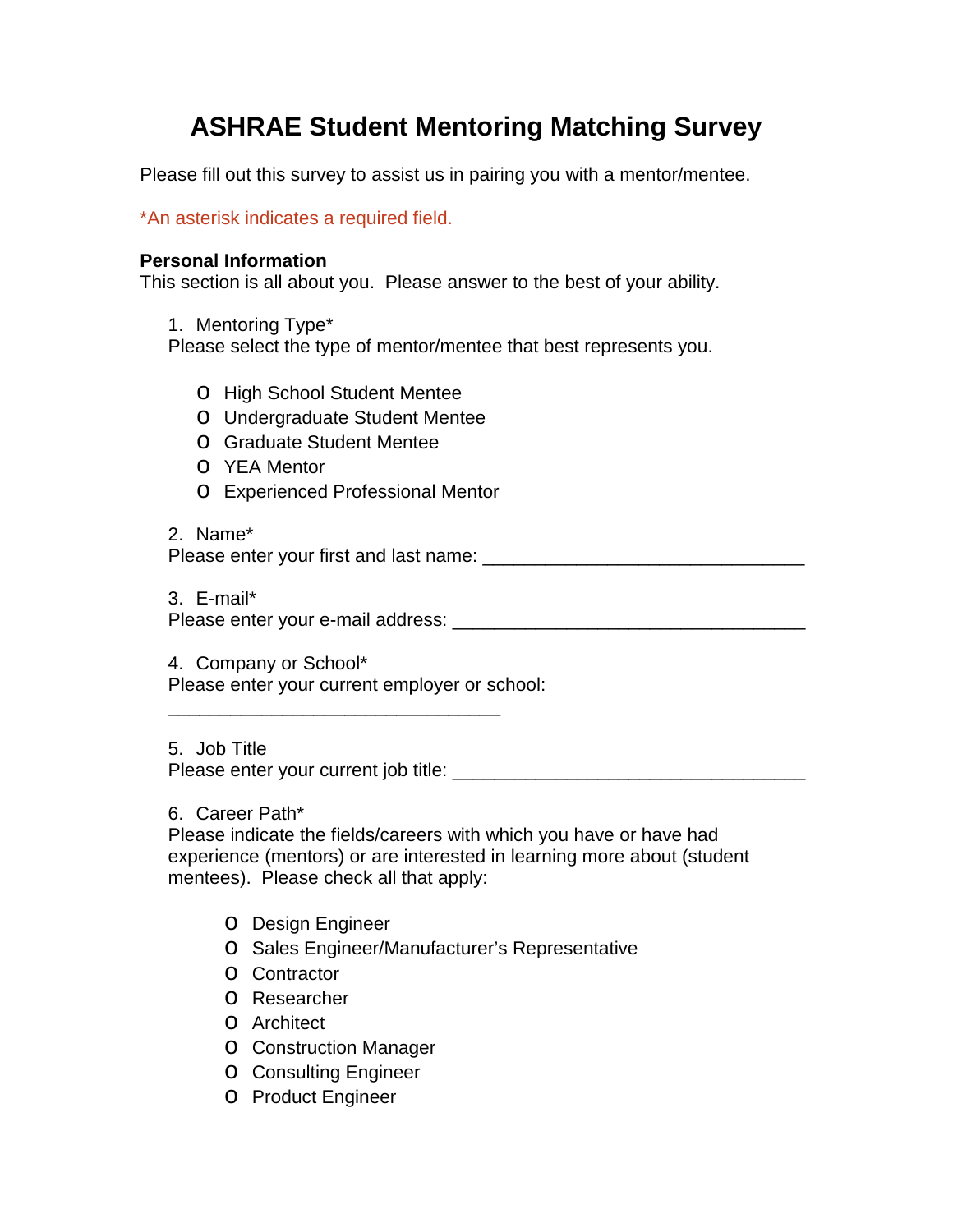o Other: \_\_\_\_\_\_\_\_\_\_\_\_\_\_\_\_\_\_\_\_\_\_\_\_\_\_

7. Topics\*

I have knowledge about (mentors) or would like to learn more about (student mentees) the following topics (check all that apply):

- o General HVAC Fundamentals
- o Professional Development
- o Networking
- o Knowledge of a Specific Industry (indicated in previous question)
- o Sustainability, Energy Efficiency, and Renewable Energy
- o Engineering Ethics
- o Fundamentals of Engineering (FE) Exam
- o Professional Engineering (PE) Exam
- o Graduate School/Further Education
- o Engineering Study Abroad Programs
- o ASHRAE Leadership and Involvement
- o Other: \_\_\_\_\_\_\_\_\_\_\_\_\_\_\_\_\_\_\_\_\_\_\_\_\_\_\_

## **Mentor/Mentee Communication**

This section is about how you would like to communicate with your mentor/mentee. Please indicate your preferences in the questions below.

1. Communication Method\*

How would you prefer to communicate with your mentor/mentee?

- o E-mail
- o Phone
- o In person (if feasible)

2. Communication Frequency\*

How often would you prefer to communicate with your mentor/mentee?

- o Once a week
- o Once a month
- o Every other month
- o A few times a year